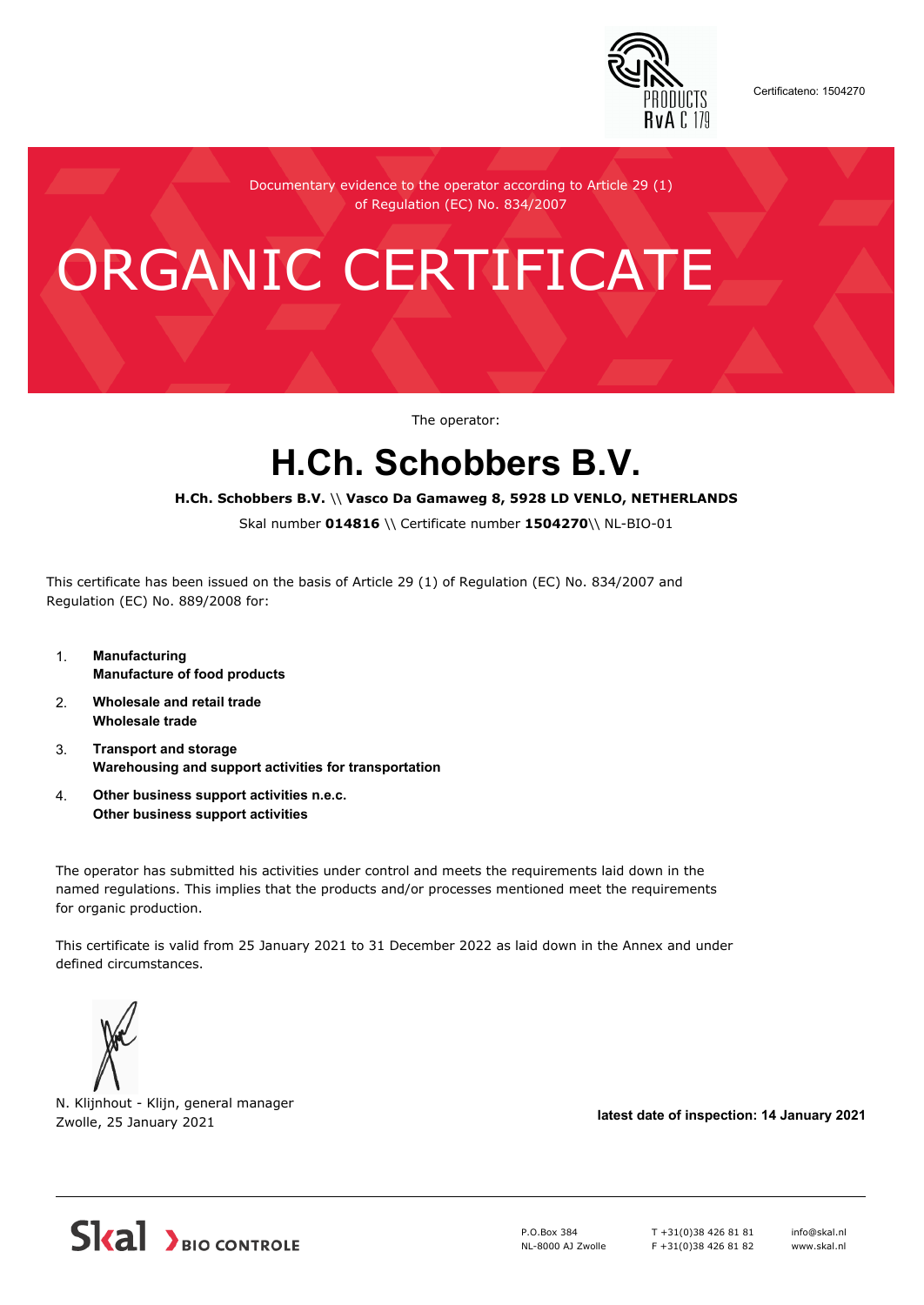## **Annex**

**H.Ch. Schobbers B.V.** \\ **Vasco Da Gamaweg 8, 5928 LD VENLO, NETHERLANDS** Skal number **014816** \\ Certificate number **1504270** \\ NL-BIO-01

This operator has been certified for the following products or processes under

### **certificate number 1504270**

**Manufacture of food products**

| number          | definition                                            | category | size |
|-----------------|-------------------------------------------------------|----------|------|
| Wholesale trade |                                                       |          |      |
| 52.10           | <b>Warehousing and storage</b>                        | Organic  |      |
| number          | definition                                            | category | size |
|                 | Warehousing and support activities for transportation |          |      |
| 82.92           | Pack, packing, sorting                                | Organic  |      |
| number          | definition                                            | category | size |
|                 | Other business support activities                     |          |      |
| 10.89           | Manufacture of other food n.e.c.                      | Organic  |      |
|                 | legumes                                               |          |      |
| 10.61.1         | Processing of corn, seed, rice and                    | Organic  |      |
| 10.61           | Manufacture of grain mill products                    | Organic  |      |
| number          | definition                                            | category | size |